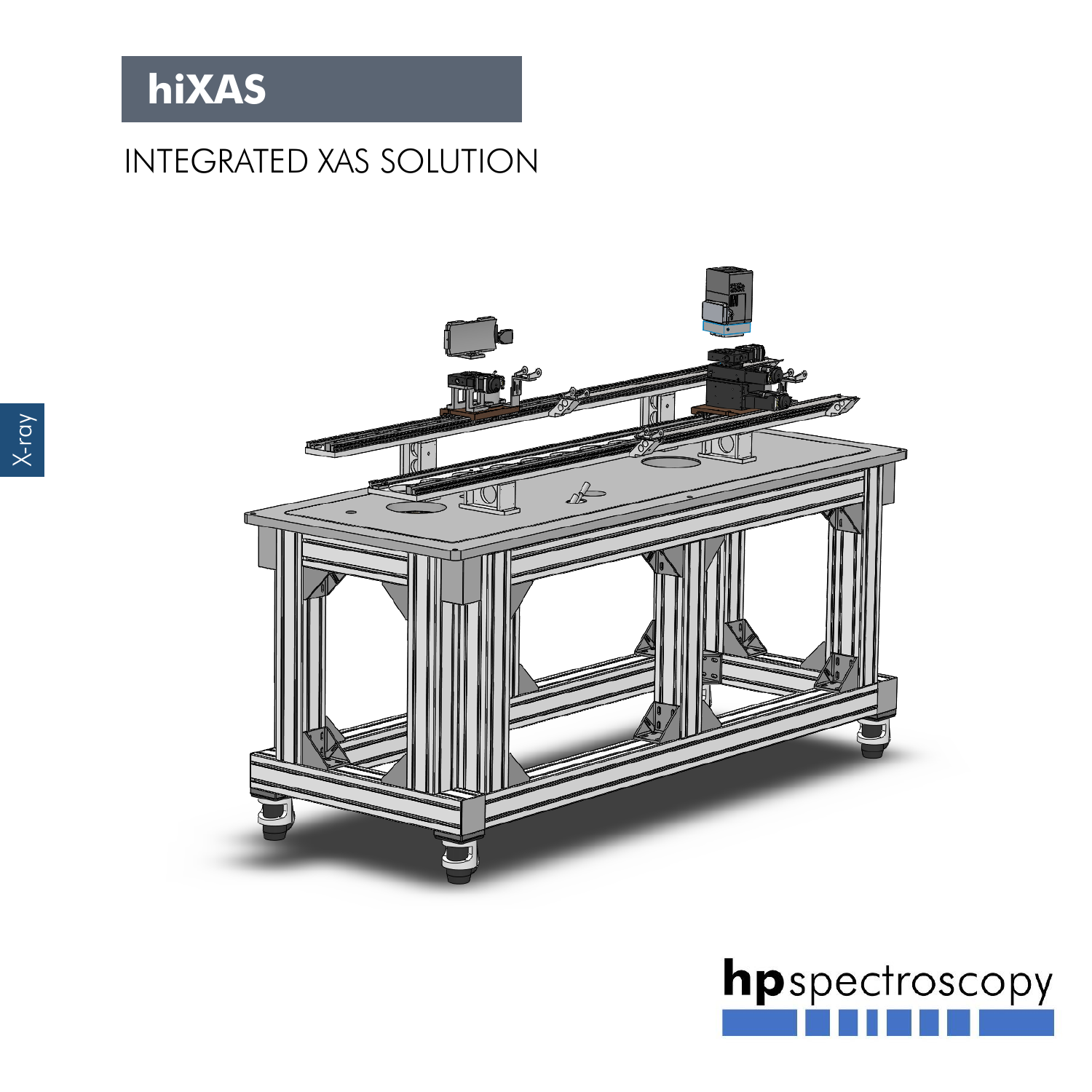#### Features

Table-top XAS system

- **first integrated lab-based** EXAFS and XANES solution
- no need to apply and wait for beamtime
- **fast polychromatic acquisition** enabling in-situ/in-operando measurements
- software suite for spectra analysis

Synchrotron-quality spectra

- **energy range 5 to 12keV**
- high resolving power of 4000
- wide bandpass of up to 1 keV
- extreme sensitivity for analyte concentrations to a few wt%
- **F** flexible switching between EXAFS and XANES mode

#### Applications

- chemical state analysis for geology, biology, materials research
- **information on atomic** distances, oxidation state, coordination number
- analysis of K-absorption edges of 3d-transition metals



hiXAS in use in a laboratory environment. The modular technology platform provides customized systems, including very compact versions.

Two ports for sample environments allow for comfortable switching between different sample types, e.g. powder, foil, liquid cell.



View of crystal and detector setup inside hiXAS. The HAPG crystal is specifically optimized to the target application. Extremely high resolving power and high efficiency are obtained simultaneously. The hybrid detector with large sensor area enables in-situ measurements.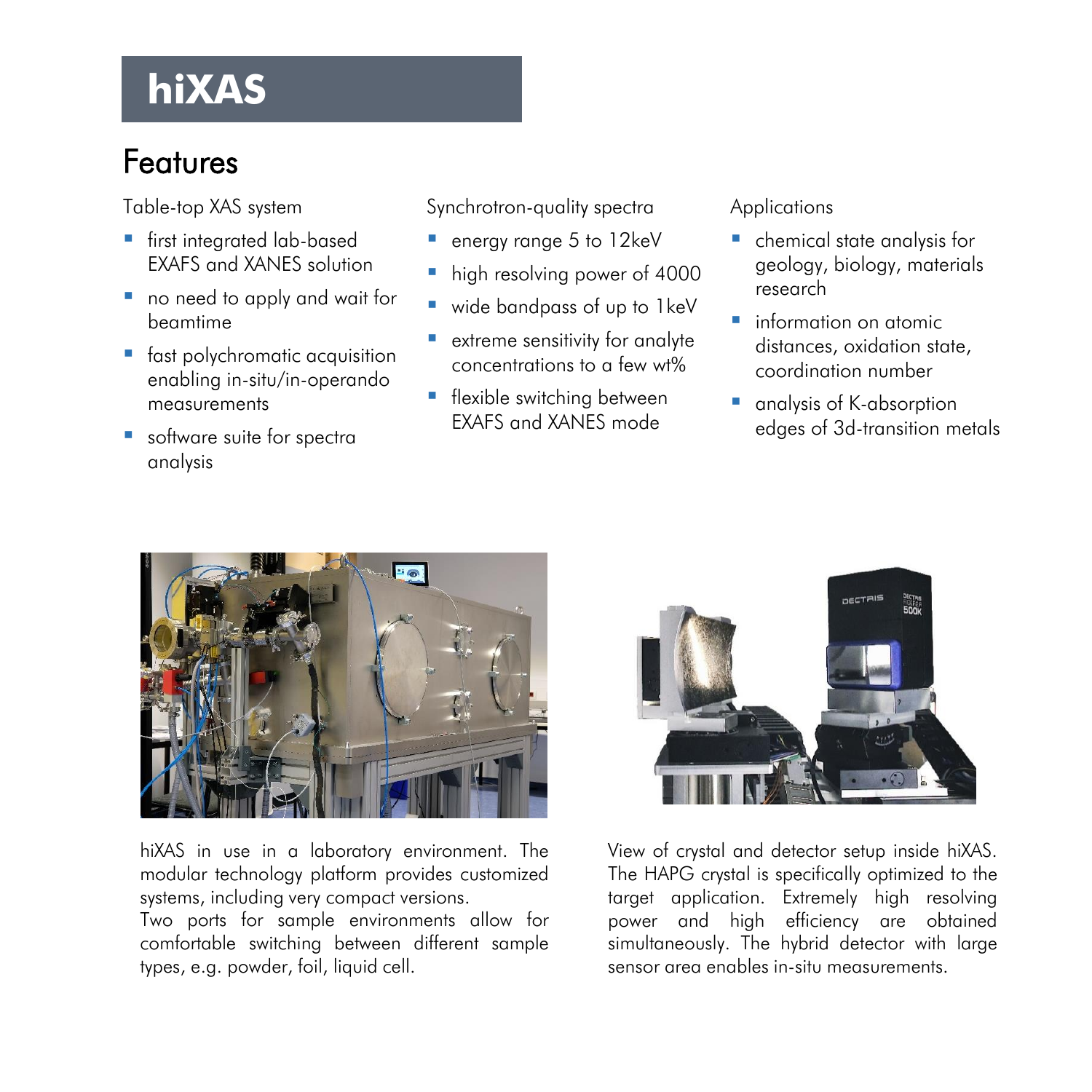## XANES analysis

Table-top XAS system

- **structure analysis near x-ray** absorption edge
- **P** provides information on oxidation state, coordination number, covalency, and site symmetry of molecule
- **E** extreme sensitivity for analyte concentrations to a few wt%

Synchrotron-quality spectra

- all spectral features of synchrotron measurements are accurately reproduced, allowing for advanced analysis of chemical state
- high resolving power of 4000
- wide bandpass of up to 600eV

In-situ measurements

- **fast polychromatic acquisition** enables in-situ/in-operando measurements
- **India** large benefits for catalyst characterization probing the dynamic interactions in-situ and in-operando



XANES spectrum of a 10um-thick Cu foil from hiXAS (resolving power E/ΔE = 4000, blue line) and comparison to a synchrotron measurement (APS beamline 13-ID-E, resolving power E/ΔE = 8000, orange line).

The excellent agreement demonstrates the high quality result of hiXAS. Measurement time 8min.

*J. Anal. At. Spectrom. 35 2298 (2020)*



Oxidation state analysis of a nanoparticle catalyst for synthesis gas conversion. Mn and Fe are added as promoters for tuning the selectivity of the reaction.

Despite a Mn content of only 1.4wt%, the hiXAS measurement in comparison with reference spectra clearly indicates the oxidation state.

*Faraday Discuss. 208 207 (2018)*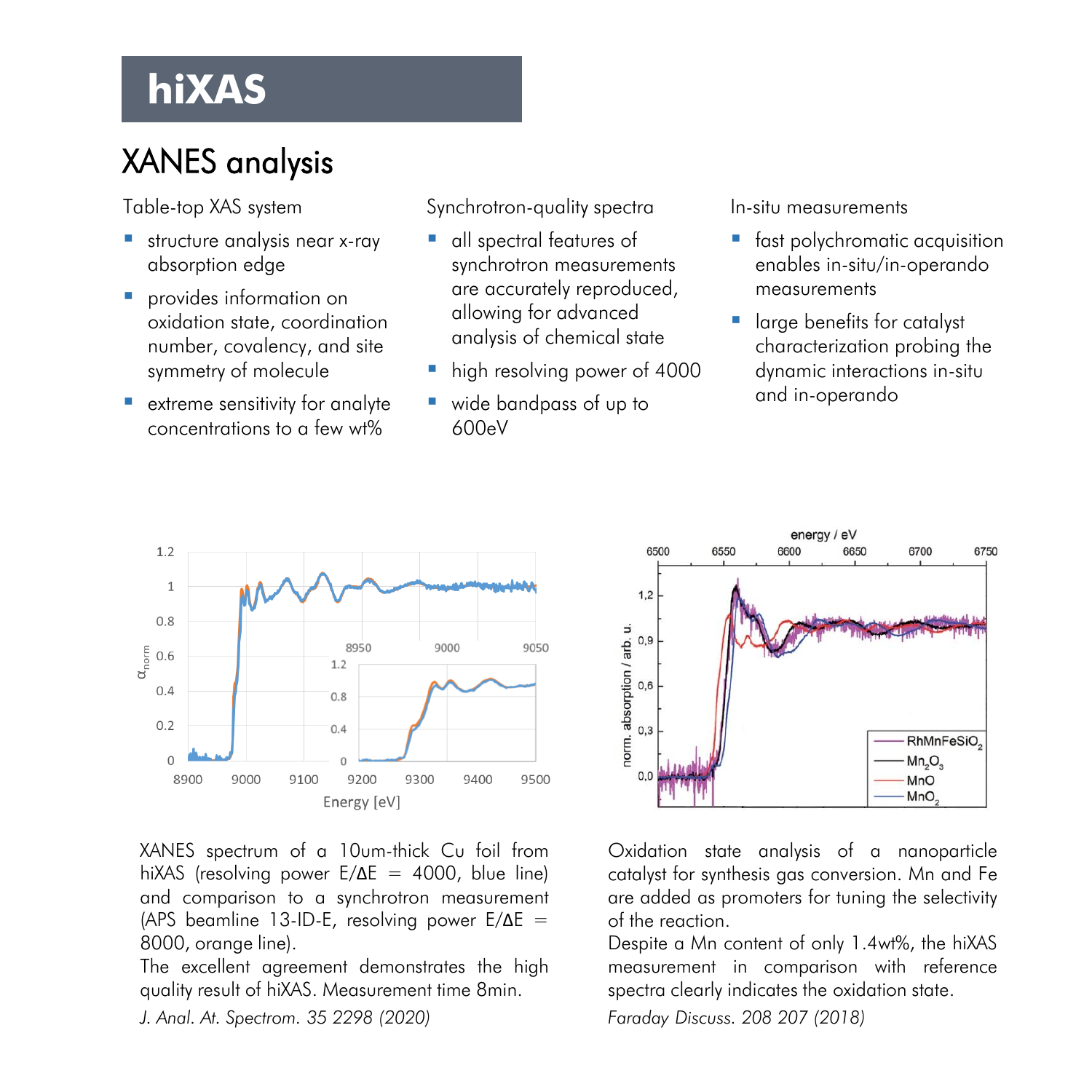## EXAFS analysis

Table-top XAS system

- **structure analysis in extended** range of absorption edge
- **P** provides information on interatomic distances and near-neighbor coordination numbers
- **large spectral bandwidth** combined with high flux

Synchrotron-quality spectra

- **high-efficiency HAPG crystal** provides the high photon flux crucial for EXAFS  $(>10<sup>7</sup>ph/s)$
- extremely wide bandpass of 1000eV
- **high resolving power of** 1800, constant over full range

In-situ measurements

- **fast polychromatic acquisition** of large energy range enables novel in-situ/in-operando measurements
- **non-equidistant spectral** evaluation provides improved signal-to-noise for large wavevectors



Sample XAFS measurement of hiXAS of a 10um Cu foil, comparing lab-based (red lines) and synchrotron (black lines) results. EXAFS oscillations (left) and corresponding Fourier transformation (right).

All peak positions are accurately reproduced. Measurement time 3min.

 $1<sup>3</sup>$  $Ma$ <sup>1</sup>  $\text{Sc}^2$  $Ti^{22}$  V<sup>23</sup> Cr<sup>24</sup> Mn<sup>25</sup> Fe<sup>26</sup> Co<sup>27</sup> Ni<sup>28</sup> Cu<sup>29</sup> Zn<sup>30</sup> Ga  $Zr^{40}$  Nb<sup>41</sup> Mo<sup>42</sup> Tc<sup>43</sup> Ru<sup>44</sup> Rh<sup>45</sup> Pd<sup>46</sup> Ag<sup>47</sup> Cd<sup>48</sup> In<sup>49</sup> Sn<sup>50</sup>  $Hf^{38}$  Ta<sup>73</sup> W<sup>74</sup> Re<sup>75</sup> Os<sup>76</sup> Ir<sup>77</sup> Pt<sup>78</sup> Au<sup>79</sup> Hg<sup>80</sup>  $T1^{81}$ Ra Ac Rf<sup>104</sup> Db<sup>105</sup> Sg Ce<sup>58</sup> Pr<sup>59</sup> Md Pm Sm Eu<sup>63</sup> Gd Tb to Dy Ho  $Th^{90}$  Pa<sup>91</sup> U<sup>92</sup> Np<sup>93</sup> Pu<sup>94</sup> Am<sup>95</sup> Cm<sup>96</sup> Bk<sup>97</sup> Cf<sup>98</sup> Es<sup>99</sup> Fm<sup>106</sup> Md<sup>109</sup> No<sup>102</sup> Lr<sup>16</sup>

Primary range of elements accessible for EXAFS and XANES measurements with hiXAS. Absorption edges at higher energies can be investigated with longer measurement times.

*J. Anal. At. Spectrom. 35 2298 (2020)*